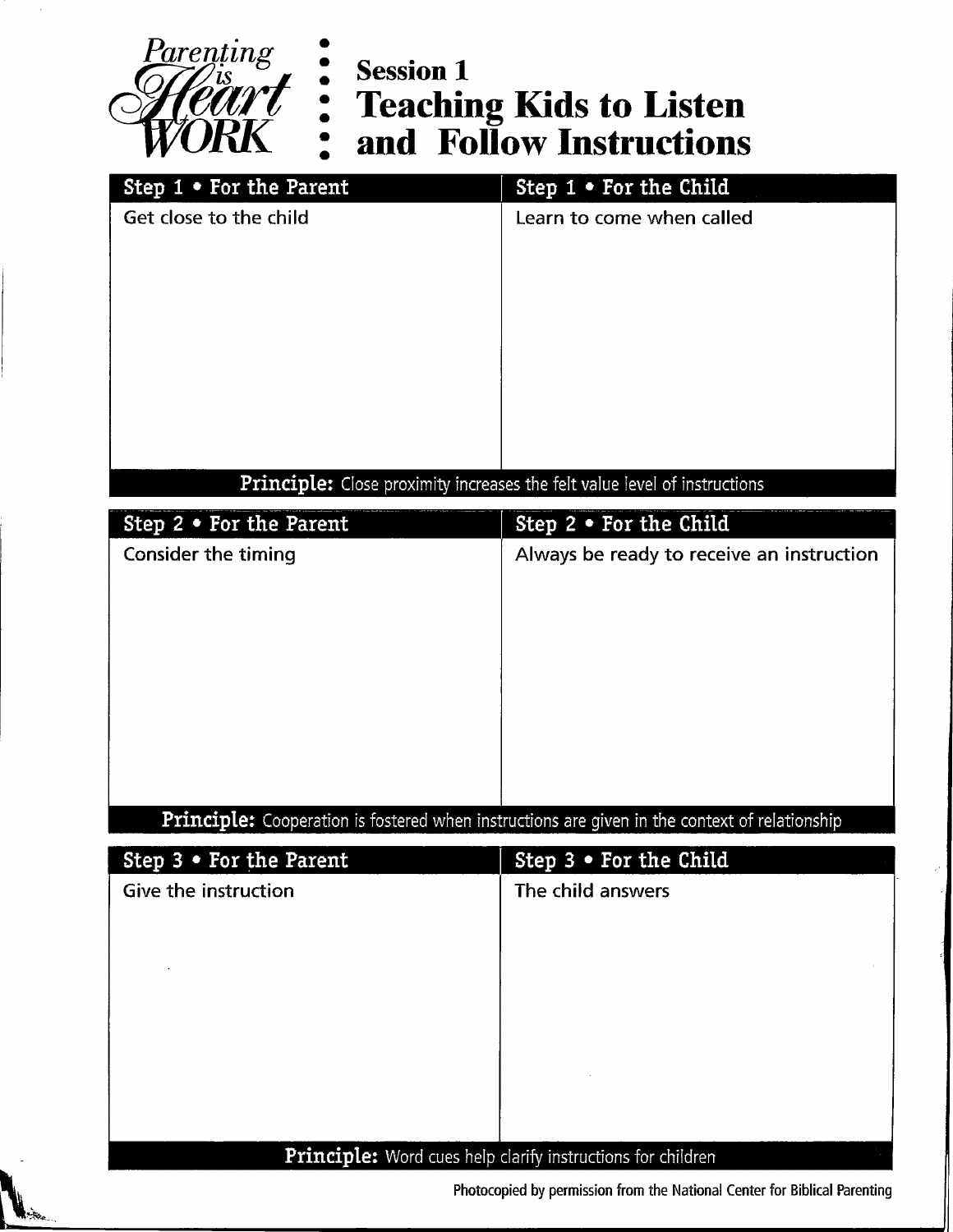| Step $4 \cdot$ For the Parent | Step $4 \cdot$ For the Child                                                  |
|-------------------------------|-------------------------------------------------------------------------------|
| Wait expectantly              | Do the job as if on a mission                                                 |
|                               |                                                                               |
|                               |                                                                               |
|                               |                                                                               |
|                               |                                                                               |
|                               |                                                                               |
|                               |                                                                               |
|                               |                                                                               |
|                               |                                                                               |
|                               |                                                                               |
|                               |                                                                               |
|                               | Principle: Responsibility is the uncomfortable feeling of unfinished business |
| Step 5 . For the Child        |                                                                               |
|                               | Step $5 \cdot$ For the Parent                                                 |
| <b>Report back</b>            | <b>Inspect and Release</b>                                                    |
|                               |                                                                               |
|                               |                                                                               |
|                               |                                                                               |
|                               |                                                                               |
|                               |                                                                               |
|                               |                                                                               |
|                               |                                                                               |
|                               |                                                                               |
|                               |                                                                               |
|                               |                                                                               |
|                               | Principle: Children learn what you expect by what you inspect                 |
|                               | Principle: A release gives children freedom in their hearts                   |
| One thing I'm going           |                                                                               |
| to work on is                 |                                                                               |
|                               |                                                                               |
|                               |                                                                               |
|                               |                                                                               |
|                               |                                                                               |
|                               |                                                                               |
|                               |                                                                               |
|                               |                                                                               |
|                               |                                                                               |

 $\bar{\bar{z}}$ 

**Photocopied by permission from the National Center for Biblical Parenting**

 $\ddot{\phantom{0}}$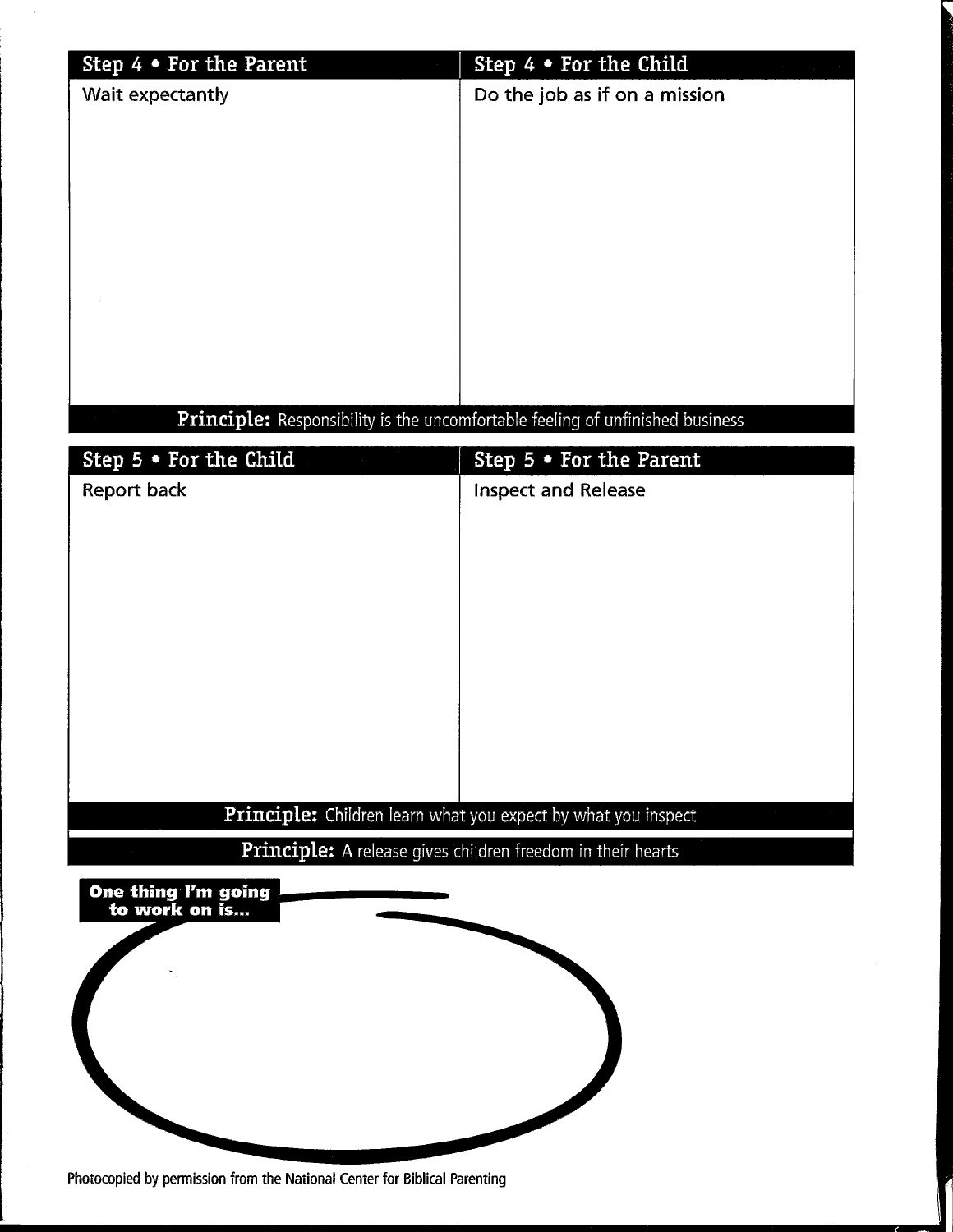

**Questions** for Group **Discussion** 

1 • Why is it important for children to learn cooperation?

2 • In Galatians 5:13 the scriptures say, "Serve one another in love." What similarities are there between an attitude of service and an attitude of cooperation?

3 • In what ways do you see that your child is responsible already? What is it that motivates your child to be responsible in that area but not in others?

Which one of the five skills would you like to work on first with you child?

5 • Which of the five skills would you like to see improved in you, as the parent?